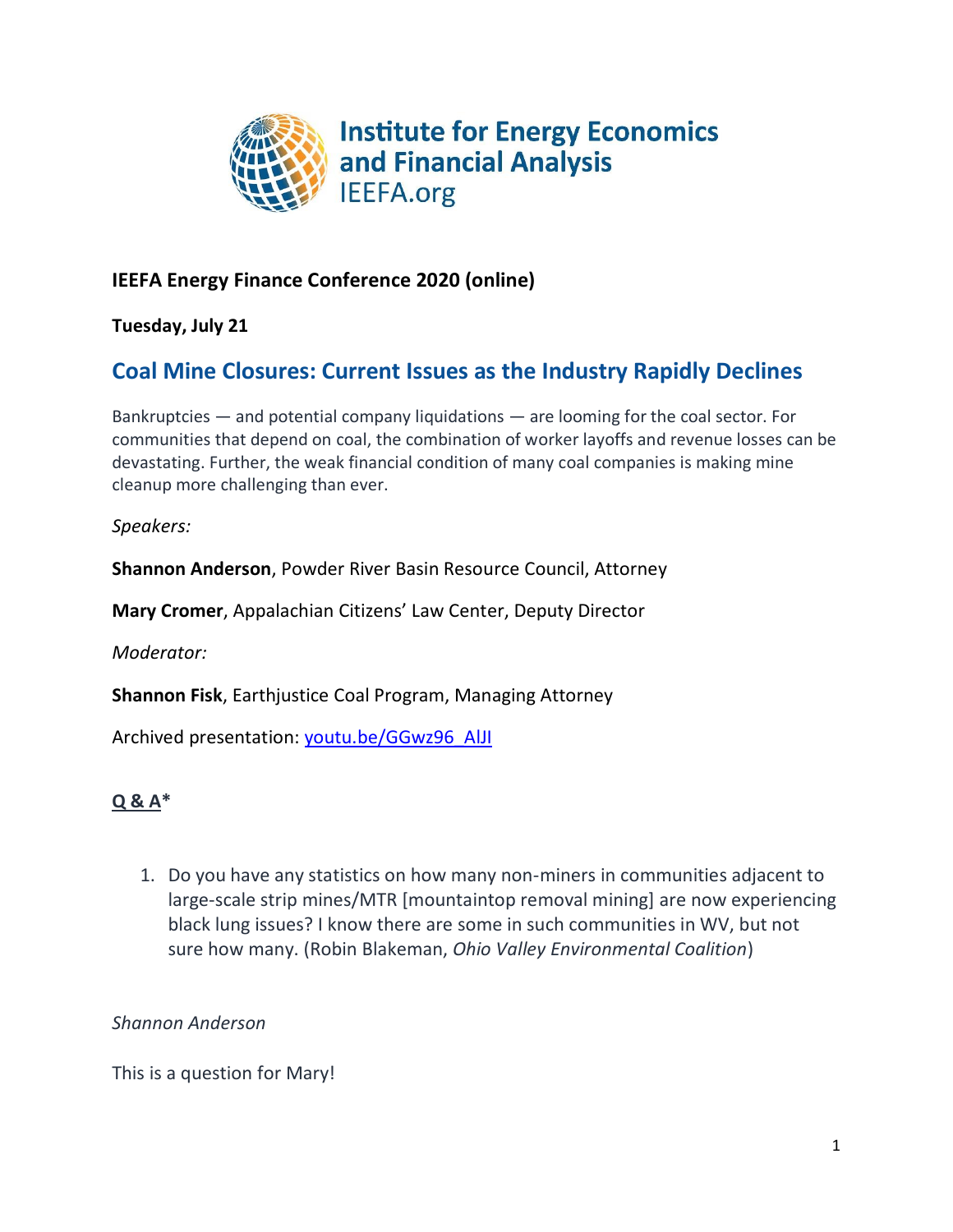Hi Robin. I don't know of any studies on that. I would be interested in connecting and learning more about the studies you reference in WV. "Black lung" has both legal and clinical definitions, which don't exactly line up. (It's sort of a Venn diagram that mostly overlaps.). Legally, a community member without any occupational exposure would not be considered to have "black lung." The clinical definition is fairly narrow and would not include respiratory ailments like COPD. So, while exposed community members may have significant respiratory problems caused by dust exposure from mines, it is doubtful that they would be classified as having "black lung."

2. The Extractive Industries Transparency Initiative (EITI) has rules on disclosing "beneficial ownership," i.e. which individuals profit financially. Would this approach be useful for limiting or even reversing the wiggling out of investors after they have sucked out all the money and shed their stranded liabilities? (Kjell Kühne, *Leave it in the Ground Initiative* [LINGO])

## *Shannon Anderson*

I'm not familiar with the EITI rules, but it seems like they could be useful, provided coal companies participate. We follow SEC disclosure statements closely for coal companies that are in financial trouble. That said, as mentioned during the panel discussion, most coal companies these days are privately held LLCs with limited disclosure and financial oversight.

## *Mary Cromer*

I'm not familiar with the EITI rules either, and as Shannon mentions, it is hard to know who is profiting at non-public companies. However, in the bankruptcy processes we've followed, investors often walk away from the investments during or prior to the bankruptcy with little recourse. As bankruptcies are likely to continue to increase, bankruptcy rules around disclosures and claw-backs need to be strengthened so that this practice is curtailed.

3. Is the industry thinking about continued methane emissions from closed mines? (Jonathan Rea, *Rocky Mountain Institute*)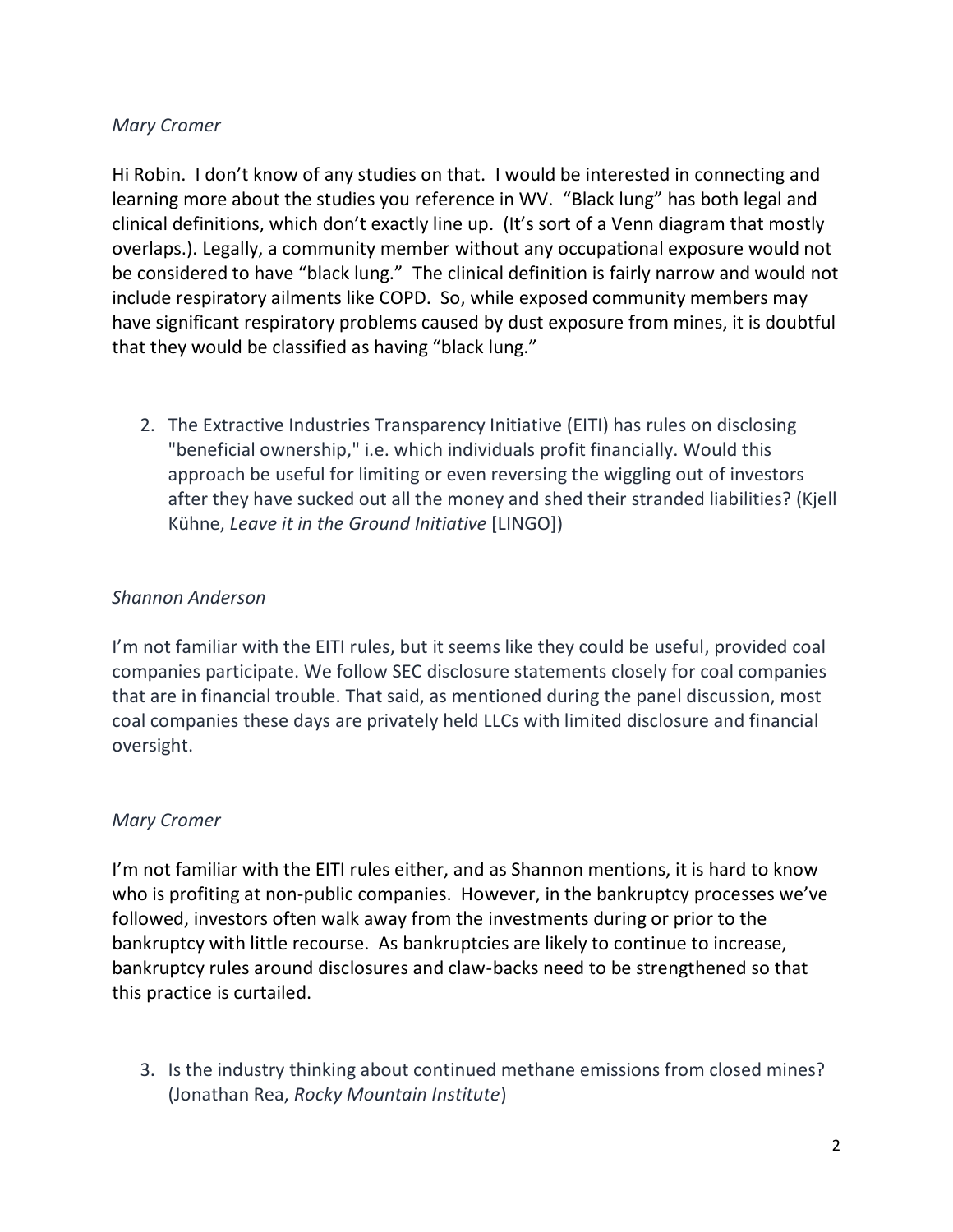#### *Shannon Anderson*

There were proposed methane mitigation rules from OSMRE during the Obama years, but of course, those rules have been abandoned by the Trump Administration. In Wyoming, there are issues with multiple mineral stipulations as the federal coal leases often overlap with federal oil and gas leases and there is often a requirement to produce the gas before the coal to minimize the amount of methane that is released by coal mining.

But that is all about active mines, so to get to your question about closed mines, that is more of an AML issue and there are some AML projects that mitigate methane emissions. These resources might be helpful for you: [https://www.usgs.gov/centers/eersc/science/assessing-emissions-active-and](https://www.usgs.gov/centers/eersc/science/assessing-emissions-active-and-abandoned-coal-mines?qt-science_center_objects=0#qt-science_center_objects)[abandoned-coal-mines?qt-science\\_center\\_objects=0#qt-science\\_center\\_objects](https://www.usgs.gov/centers/eersc/science/assessing-emissions-active-and-abandoned-coal-mines?qt-science_center_objects=0#qt-science_center_objects) Also see: [https://www.epa.gov/cmop/coal-mine-methane-abandoned-underground](https://www.epa.gov/cmop/coal-mine-methane-abandoned-underground-mines)[mines](https://www.epa.gov/cmop/coal-mine-methane-abandoned-underground-mines)

4. How unique are these sorts of bankruptcy practices to coal? Are there similar dynamics in oil and gas bankruptcies? (Kate Aronoff, The New Republic)

## *Shannon Anderson*

The common threads we see in many fossil fuel bankruptcies, coal and oil and gas, include : 1) executive retention bonuses; 2) cutting retirement benefits and health care coverage for employees; 3) layoffs; 4) depending on how the "first-day motions" are structured, non-payment and delinquencies of local and state taxes and federal mineral royalties; and 5) sales of assets at fire-sale prices to undercapitalized new companies.

5. What role do (or should) the bankruptcy creditors and regulators play in ensuring the mines aren't left abandoned, workers are taken care of, etc.? (Alison Kirsch, Lead Researcher, Climate and Energy Program, *Rainforest Action Network*)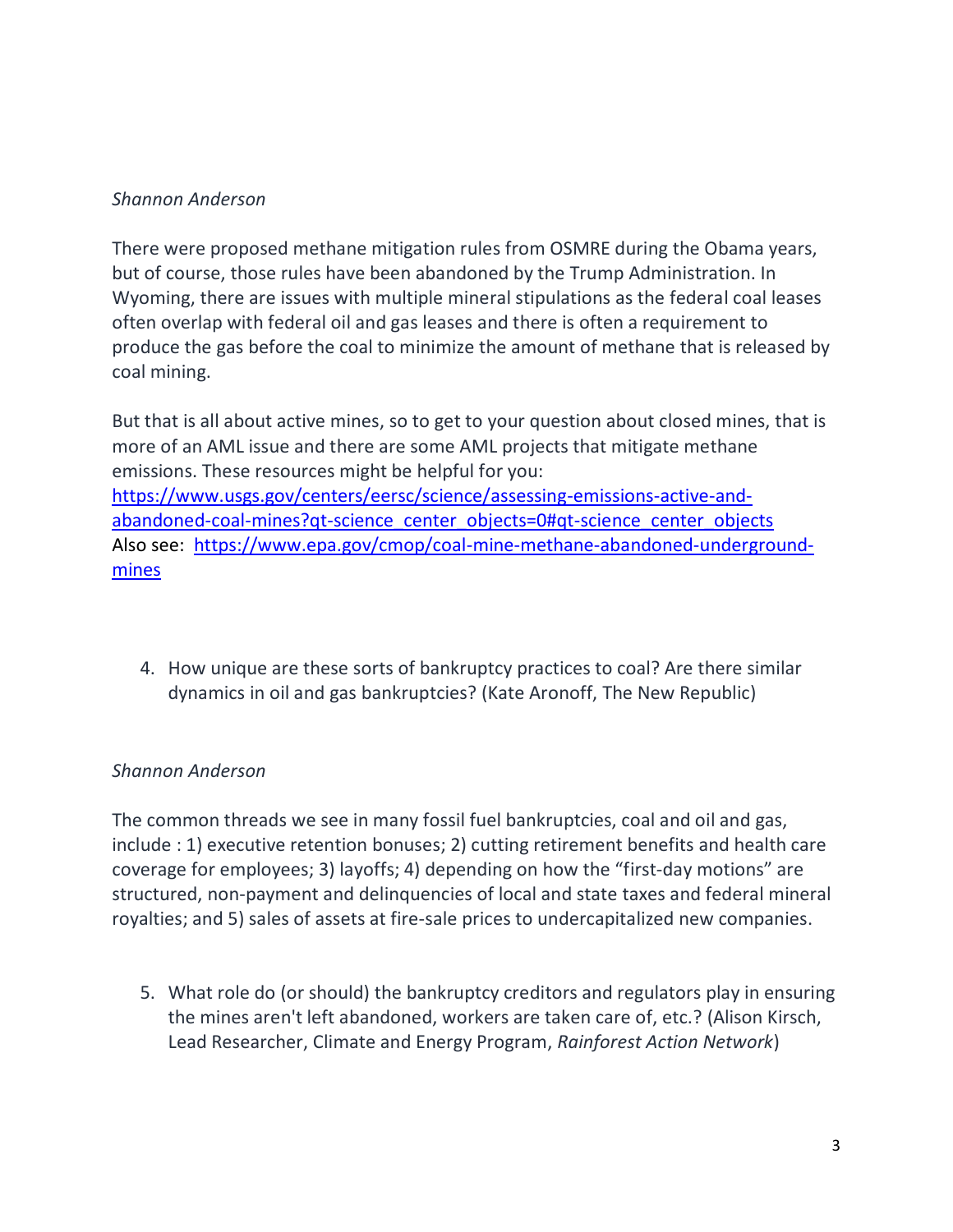#### *Shannon Anderson*

Regulators definitely play a key role. Unfortunately, most state regulators are captive to industry interests [see: [regulatory capture\]](https://www.investopedia.com/terms/r/regulatory-capture.asp#:~:text=Regulatory%20capture%20is%20an%20economic,is%20supposed%20to%20be%20regulating.) and are not strong enough with the incentive to keep revenue and jobs in their states. And too much to say about the Trump Administration Department of the Interior, which is certainly not acting as effective oversight for the mines or state regulators. That said, the Obama Administration Department of the Interior was a key player and incredibly effective within the bankruptcy proceedings during those years.

For creditors in bankruptcy, unfortunately, everyone is mostly out for the small piece of the shrinking pie they can get. There are different categories of creditors, with unsecured creditors receiving hardly anything in most of these coal bankruptcies as there is simply not enough money to go around. There are some key secured creditors, like financial institutions and main lenders, as well as those that lease equipment or other things necessary for the mines to keep going – but it's been hard to get those folks to care more about workers and environmental liabilities. We have been trying to educate creditors and other parties in these huge bankruptcies (there are hundreds of parties in some cases) that they should care about reclamation, bonding, and environmental violations because they matter to whether the mines can keep going. We have had some success in doing that and I think there could be a greater role to play by groups working outside of bankruptcies as well.

## *Mary Cromer*

In addition to all that Shannon said, in some instances, there could be a role for the workers and community members/landowners to act as creditors in the process. Workers in particular, have been represented as a class of creditors particularly effectively in the Blackjewel bankruptcy. However, as we discussed in the panel, the fact that so few miners are now represented by the United Mine Workers union makes it more difficult for miners to have a seat at the table in the bankruptcy. For landowners and community members who may have direct impacts from a mine site, there may be avenues for class certification of claims that could try to ensure that money is set aside for remediation/reclamation. However, the difficulties of litigating such a case in the bankruptcy context makes that unlikely.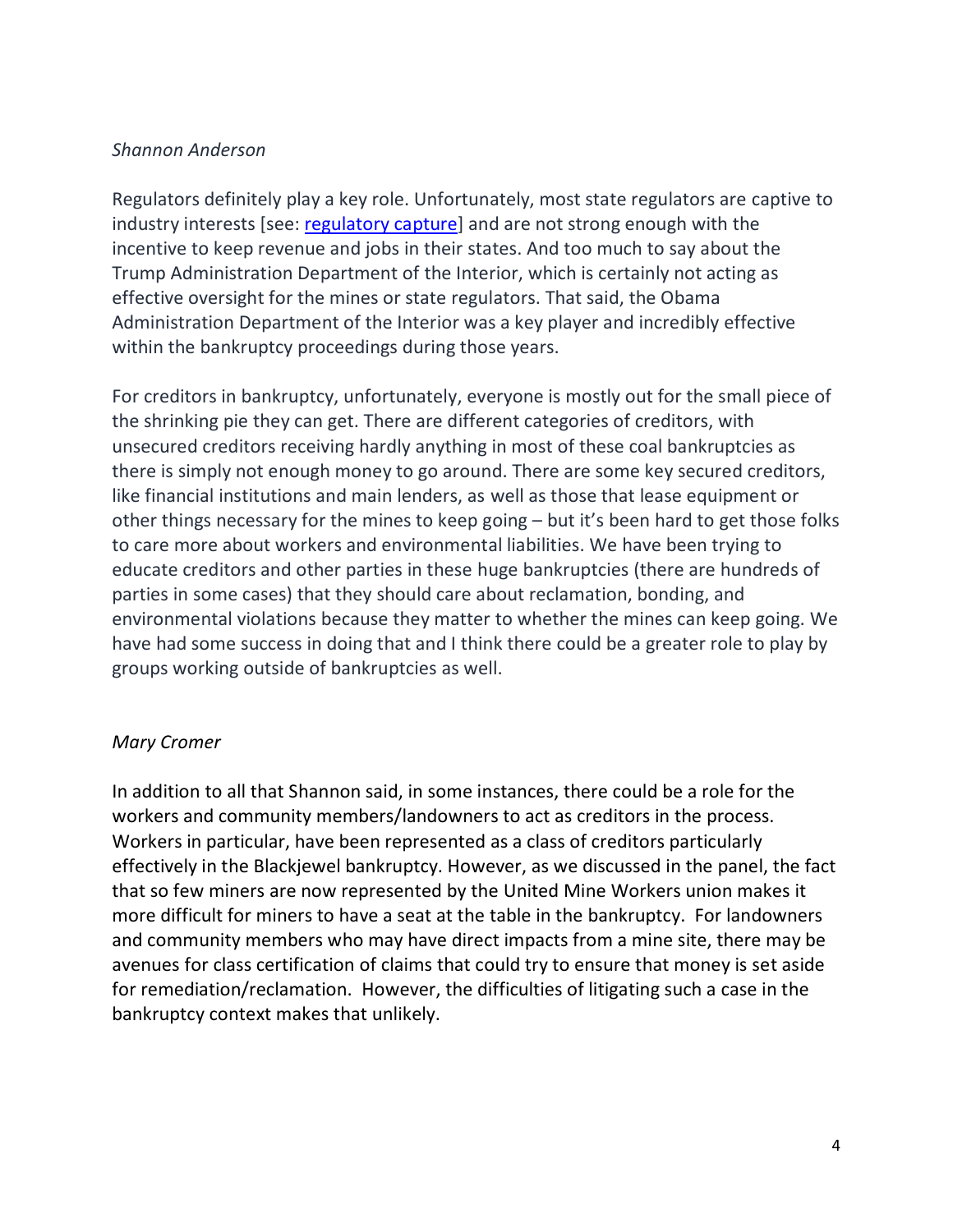6. Are miners organized and vocal in protesting bankruptcies where executives loot company assets and leave workers high and dry? What is their legal recourse? (Sergio Knaebel, Sandler Foundation)

## *Shannon Anderson*

Some miners are organized, but the union presence is low in most mines in the U.S. now, and it is really difficult for an individual miner on their own to engage in these bankruptcy proceedings. You file a claim, but there just might not be enough money in the bankruptcy "estate" to pay it and you will be out of luck. That said, when UMWA is at the table in these bankruptcies, they are a force to be reckoned with and they have special law that helps them as well. Mary spoke to the hot goods protest in the Blackjewel case and I'll let her explain that below – it was a great story of workers selforganizing and regulators coming in and backing them up with the right legal arguments. We've also supported new law in Wyoming that passed in the 2020 legislative session that will allow the state to represent workers for unpaid wage claims through the Department of Workforce Services, and I hope that will help.

## *Mary Cromer*

To add to what Shannon said and to our comments during the conference, there are a number of good articles on the Blackjewel miners protest. This was published today, and looks back at the protests after one year:

[https://ohiovalleyresource.org/2020/07/24/no-pay-we-stay-a-look-back-at-miners](https://ohiovalleyresource.org/2020/07/24/no-pay-we-stay-a-look-back-at-miners-protest-that-rocked-appalachia/)[protest-that-rocked-appalachia/](https://ohiovalleyresource.org/2020/07/24/no-pay-we-stay-a-look-back-at-miners-protest-that-rocked-appalachia/)

And here are two that were published last year during the protests:

[https://www.wvpublic.org/post/timeline-briefs-set-blackjewel-hot-goods-case-miner](https://www.wvpublic.org/post/timeline-briefs-set-blackjewel-hot-goods-case-miner-pay-remains-murky%23stream/0)[pay-remains-murky#stream/0](https://www.wvpublic.org/post/timeline-briefs-set-blackjewel-hot-goods-case-miner-pay-remains-murky%23stream/0)

[https://www.wvpublic.org/post/paychecks-cut-wva-blackjewel-miners-ky-and-va-still](https://www.wvpublic.org/post/paychecks-cut-wva-blackjewel-miners-ky-and-va-still-waiting%23stream/0)[waiting#stream/0](https://www.wvpublic.org/post/paychecks-cut-wva-blackjewel-miners-ky-and-va-still-waiting%23stream/0)

7. Are there any programs that exist for former coal industry employees? For example, re-education programs to shift these jobs to renewables. If not, what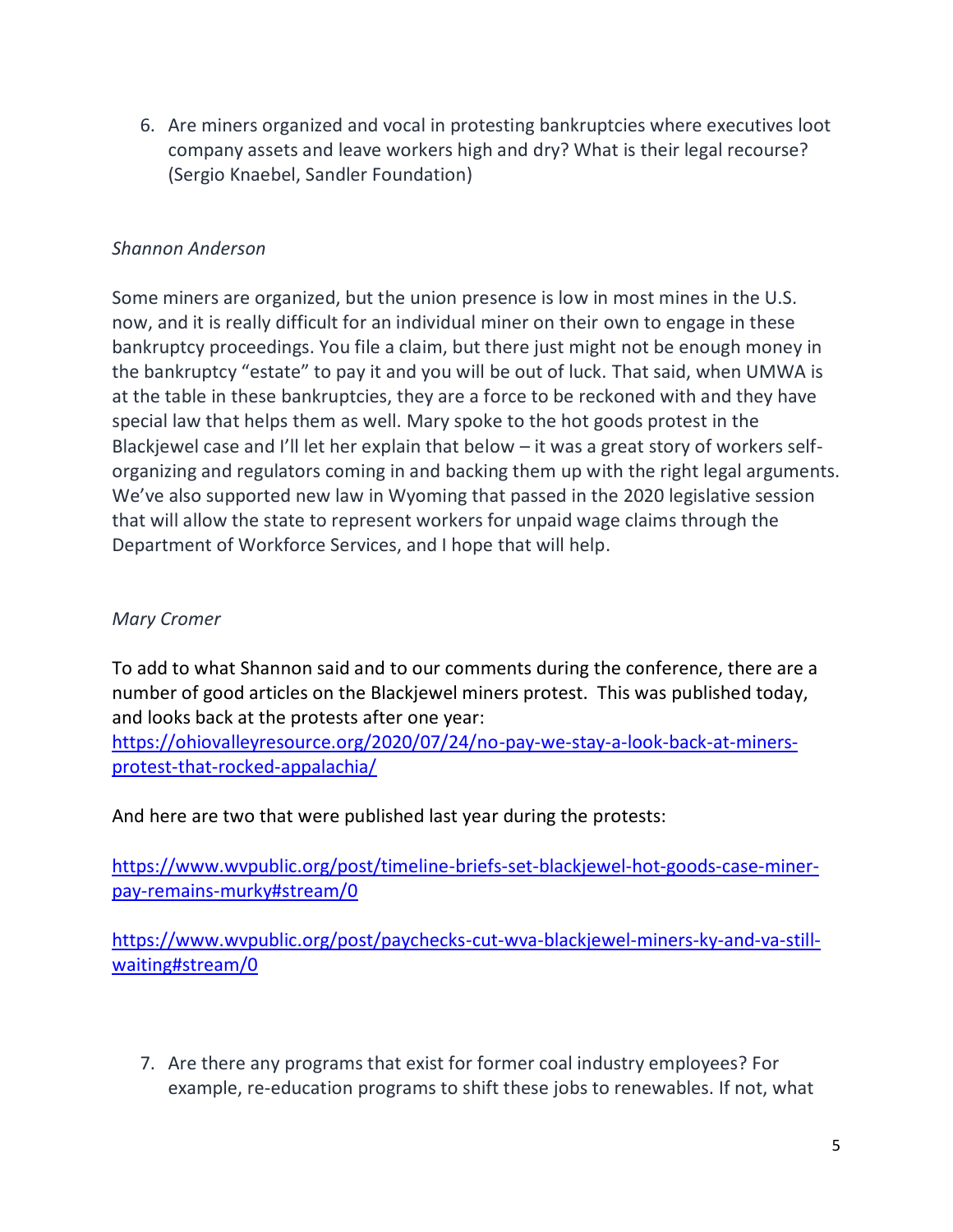are the barriers to creating these programs? (Tanya Stasio, *Applied Economics Clinic*)

#### *Shannon Anderson*

Mary gave a great live answer to this question and I can't do it justice here, but the short answer is *yes*, there are some programs. The real barriers are 1) employees and communities accepting the reality that coal can't be saved; 2) the ruralness and lack of people/ job opportunities in the coal communities themselves; and 3) the lack of parity in terms of salary and benefits between the previous coal mine job and the new job, whether it be renewables or not. Our organization and many others are committed to these tough conversations and to figuring out ways to bring the right set of solutions, policy and economic, to coal communities. It might not result in miners sticking around and doing something else, but we know we can get to a place where the community as a whole is still resilient and economically sound.

## *Mary Cromer*

I agree with everything that Shannon says here. [Appalachian Citizens' Law Center, ACLC] is also committed to continuing to push for programs for former miners, but the programs have to be designed carefully to fit local needs. That means that programs should be designed with lots of community engagement.

8. For Shannon--Which mines/companies in the PRB [Powder River Basin] do you expect to close or go bankrupt next? (Leslie Glustrom, *Clean Energy Action*)

## *Shannon Anderson*

Seth Feaster at IEEFA has been doing a great job tracking all of the coal plants that are slated for retirement and tracing those plants back to the mines that provide coal. This gives us a snapshot picture of what mines will likely be losing a lot of business in the next 2-5-10 years. And the short answer is they are all going to lose a lot more business (on top of the very steep declines of the past couple of years). Also remember that for the coal plants that are still operating, they are running less as they are being displaced in energy markets by lower cost renewables and natural gas. So, to answer the question, all of the mines are in trouble and the time to think about creating a just transition is now.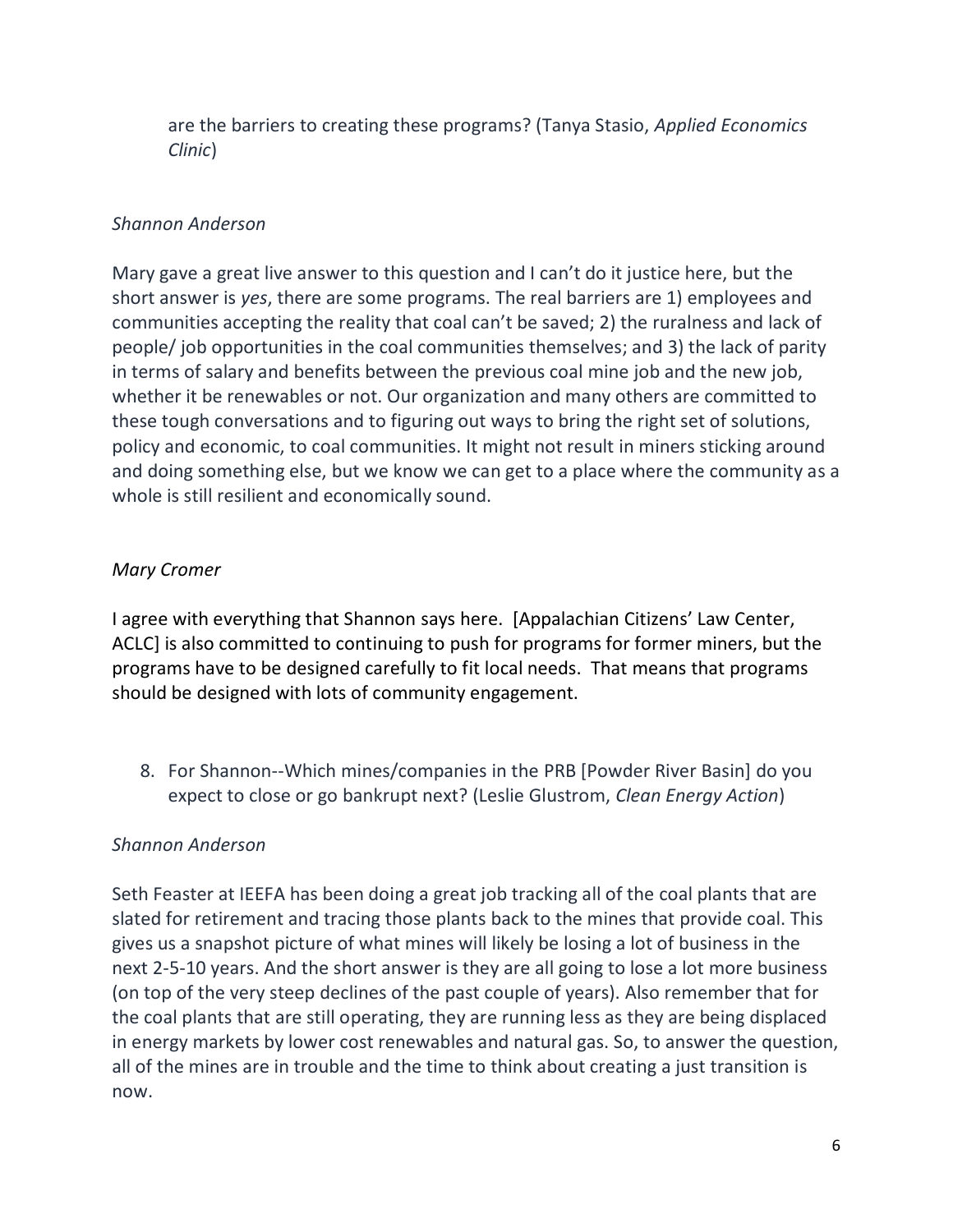9. Employment is one of the reasons stated by the Government to still promote coal mining. [Can you provide examples] where workers are suitably rehabilitated and alternative jobs opportunities created? (Rahul Choudhary, *Legal Initiative for Forest & Environment*)

## *Shannon Anderson*

You can see above for the answer to Tanya Stasio's related question [Question 7]. Unfortunately, I don't think we have really good examples across the board, but there are some success stories. As a result of these bankruptcies, I know some miners that have voluntarily left the industry and are much happier for it, but for many, it is hard to give up a good paying job. The other thing I will mention, and Blackjewel's mass layoffs exemplified this – because coal mining jobs are so well paying often miner families are single income families, or if the spouse works, it is often part-time, so not only do you need to replace the income of the miner, but in some cases, the spouse also needs to find a job. That makes it challenging, but retraining and jobs skills and workforce development programs will be key. Miners have a lot of skills, but not all of them are easily transferable.

#### *Mary Cromer*

I agree. In addition, many of the just transition policy initiatives ACLC is pushing for would include a diverse array of employment opportunities. As we discussed in the presentation, with federal support, many jobs could be created cleaning up poorly reclaimed or unreclaimed mine land and many jobs could be created in rebuilding dilapidated infrastructure. That work is critical to ensuring that our coal-dependent regions can transition.

10. I'm surprised [that] the rate of black lung has been increasing in recent years. Can you explain why? I would have expected rates to decrease after such strong policy/regulatory response decades ago. (Alan Yu, *Center for American Progress*)

#### *Shannon Anderson*

This is another question for Mary!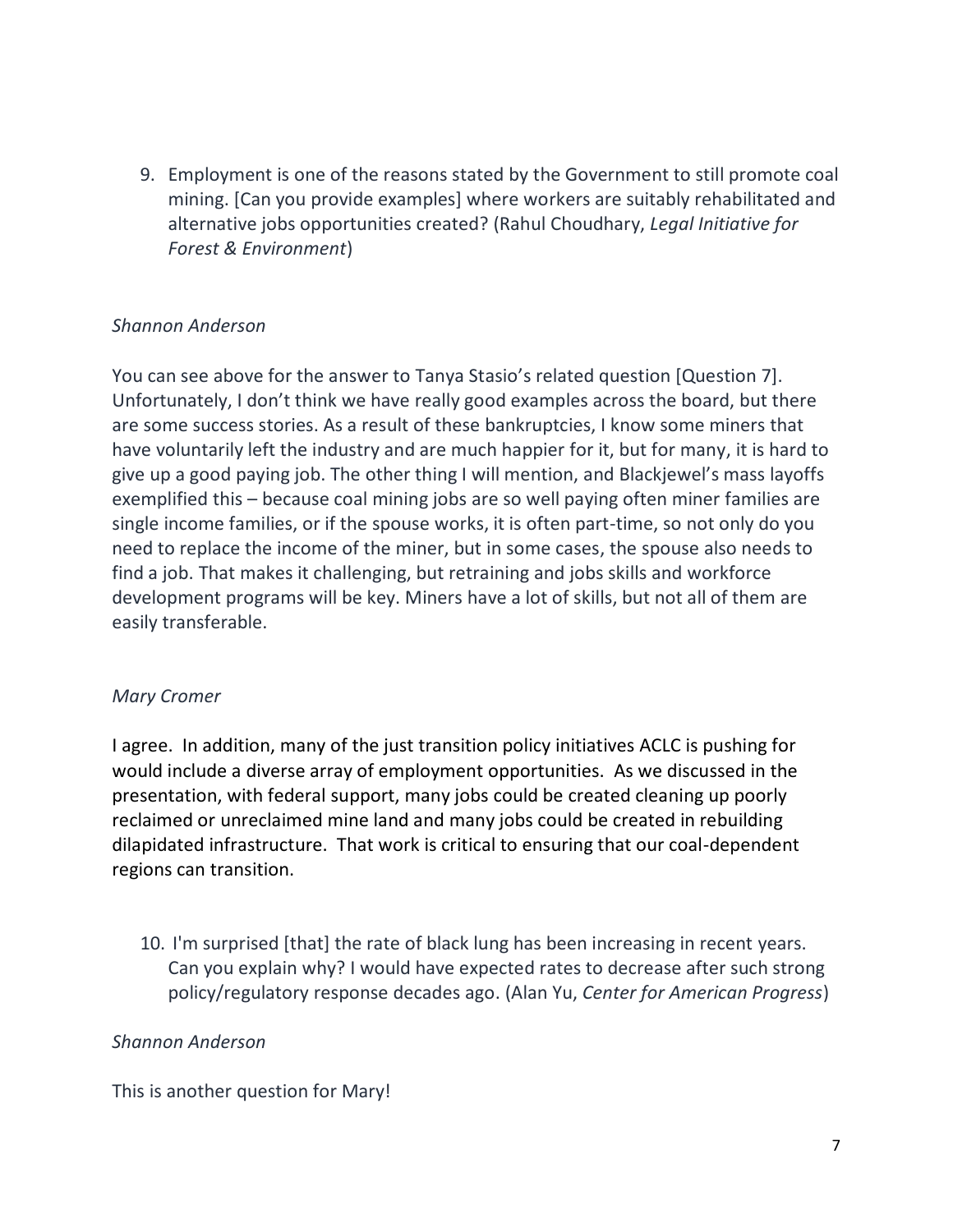As the larger coal seams have been mined out, the industry has been mining more rock along with the coal. That creates a situation where miners are exposed to more silica. In addition, as the industry contracts, we're finding that miners are working longer shifts, which also makes their exposures worse. Finally, while cheating on dust sampling and non-compliance with regulations has always been a significant problem at mine sites, we believe that those problems are increasing as the larger, better capitalized companies have exited the industry.

Here are some articles:

<https://www.ncbi.nlm.nih.gov/pmc/articles/PMC6085042/> <https://onlinelibrary.wiley.com/doi/abs/10.1002/ajim.22974> <https://www.atsjournals.org/doi/10.1513/AnnalsATS.201804-261OC>

11.Are there ways that very financially weak or violation-troubled companies can be blocked from taking over bankrupt mines? (Seth Feaster, *IEEFA*)

#### *Shannon Anderson*

For the violation-troubled companies – yes. Under our coal mining laws, a company that has outstanding violations is what is called "permit-blocked" meaning they can't get a new permit, anywhere in the country. This prevents a bad actor from racking up violations in one state, forming a new LLC and moving somewhere else and not addressing the violations. But it has been a challenge in these bankruptcies to enforce that provision to the utmost ability because the mines are sold in a rushed fire sale way leaving the permit transfer and environmental regulator issues for another day. This is something we are really working to address, along with our colleagues in Appalachia.

On the financially weak piece of it  $-$  that is not a barrier per se to a shaky company getting a permit, but it could be a barrier for that company getting reclamation bonding. Surety companies would be wise to require more collateral for a less financially secure company. That said, again the incentives on all parties to move these sales and transfers along are strong and if the surety companies are already on the hook for reclamation costs from the company that is selling the mine, they may be more likely to go along with the new company even though they shouldn't.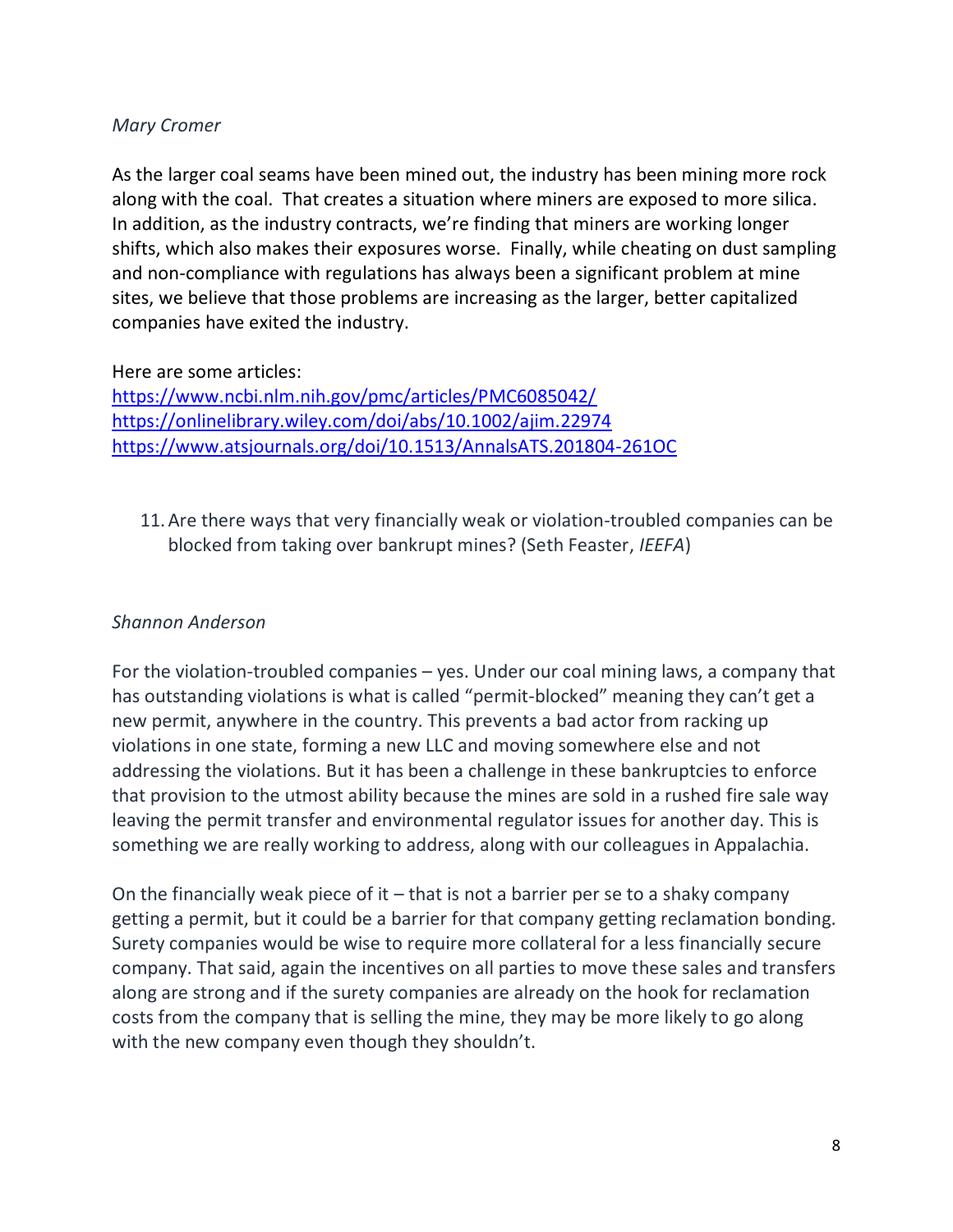I don't have much to add, except a small point on wage bonding. In KY, KRS 337.200 requires coal companies that are less than five years old to post a wage bond equal to four weeks' payroll. The Blackjewel bankruptcy revealed that this provision had not been enforced, and there is work to do to improve the effectiveness of the statute. But, generally, given the state of the industry, such bonds should be required for all coal companies to protect miners' pay. It's not certain such an additional bond requirement would be enough to weed out some financially weak buyers, but it would help.

12.What is the level of retraining programs for miners and their integration into wind, solar transmission and related energy infrastructure construction and production and distribution systems? (Edward Woll, attorney, *Gas Leak Allies*, *Mothers Out Front*)

## *Shannon Anderson*

Thanks for the question – it is similar to a couple of others above so I encourage you to read through those responses.

## *Mary Cromer*

I agree with Shannon here. I also want to mention that it is important to recognize that renewables jobs are not always/often located in coal mining-dependent communities. So, while it's important to retrain miners and give them as many opportunities as possible in renewables, we also have to recognize those constraints.

13.What role can people who live in West Coast communities which receive coal shipments play? I live in Richmond, [California] where organizations work against the unhealthy impacts of the coal shipped to the ports here. How can these communities work together? (Sara Theiss, *Fossil Free California*)

## *Shannon Anderson*

The *Power Past Coal* coalition was extremely effective at joining those of us in the PRB with the West Coast communities with coal ports and proposed ports to organize together and oppose export opportunities for the coal industry. We welcome allies, wherever we can find them!